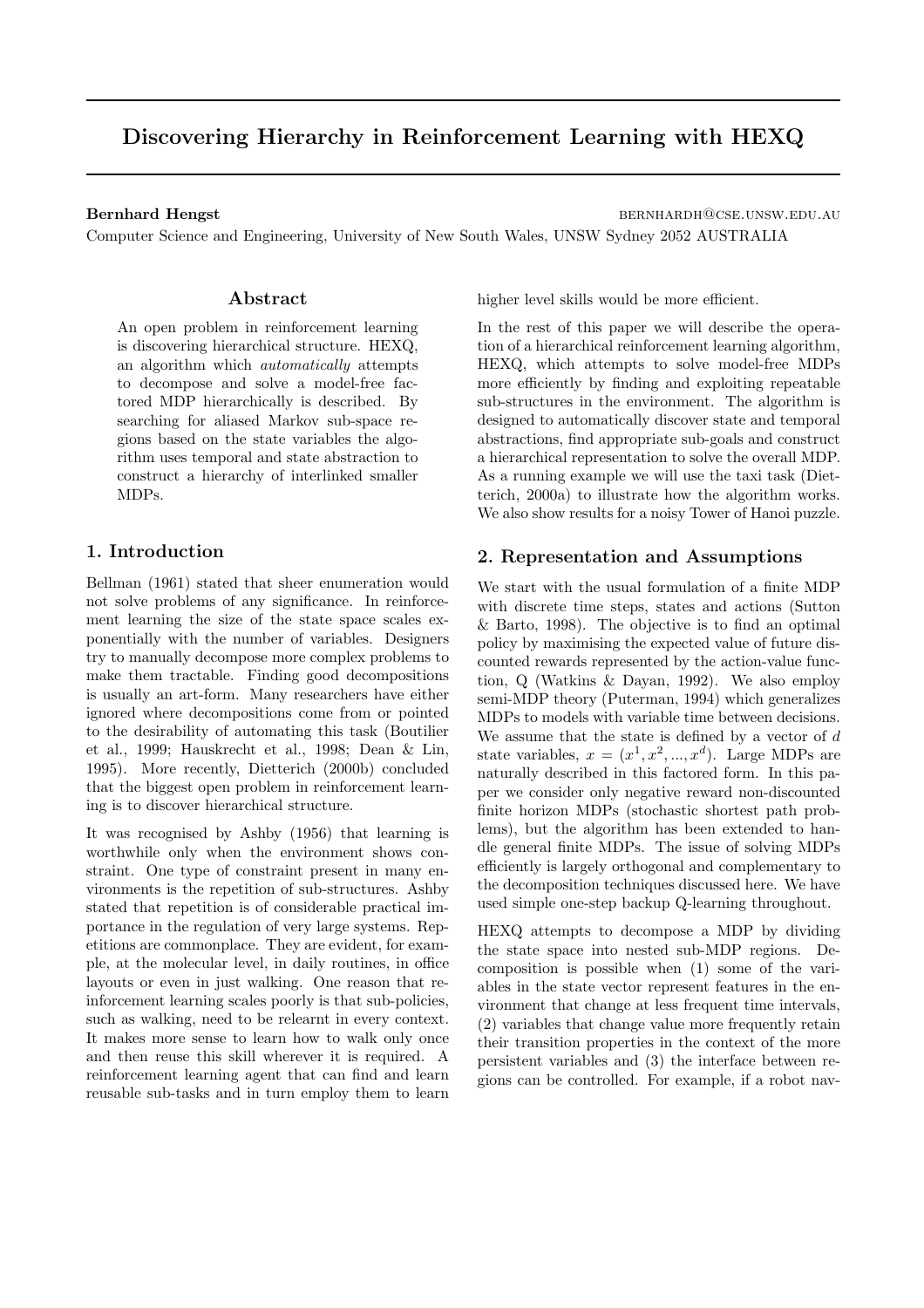igates around four equally sized rooms with interconnecting doorways (Parr, 1998) the state space can be represented by the two variables, room-identifier and position-in-room. The room changes less frequently than the position. The position in each room needs to be represented consistently to allow generalisation across rooms, for example, by numbering cells from top to bottom, left to right in each room. Most representations naturally label repeated sub-structures in this way. Finally we need to be able to find sub-policies to exit through each doorway with certainty. This will become clearer in the next sections. In the absence of these conditions or when they are only partially present HEXQ will nevertheless solve the MDP discovering abstractions where it can. In the worst case it has to solve the 'flat' problem.

### 3. The Taxi Domain

Dietterich (2000a) created the taxi task (Figure 1) to demonstrate MAXQ hierarchical reinforcement learning. For MAXQ the structure of the hierarchy is specified by the user. We will use the same domain to illustrate how hierarchical decomposition can be automated. We will keep our description of HEXQ general, but use the taxi domain to illustrate the basic concepts. We start by reviewing the taxi problem.

In the taxi domain, a taxi, started at a random location, navigates around a 5-by-5 grid world to pick up and then put down a passenger. There are four possible source and destination locations, designated R, G, Y and B. We encode these 1, 2, 3, 4 respectively. They are called taxi ranks. The objective of the taxi agent is to go to the source rank, pick up the passenger, then navigate with the passenger in the taxi to the destination rank and put down the passenger. The source and destination ranks are also chosen at random for each new trial. At each step the taxi can perform one of six primitive actions, move one square to the north, south, east or west, pickup or putdown the passenger. A move into a wall or barrier leaves the taxi location unchanged. For a successful passenger delivery the reward is 20. If the taxi executes a pickup action at a location without the passenger or a putdown action at the wrong destination it receives a reward of -10. For all other steps the reward is -1. The trial terminates following a successful delivery.

The taxi problem can be formulated as an episodic MDP with the 3 state variables: the location of the taxi (values 0-24), the passenger location including in the taxi (values 0-4, 0 means in the taxi) and the destination location (values 1-4). Deterministic actions will make the illustrations simpler. Results in section 7 are

| P |  |                        | G |
|---|--|------------------------|---|
|   |  | $\triangle$            |   |
|   |  |                        |   |
|   |  |                        |   |
|   |  | $\left  \cdot \right $ |   |

Figure 1. The Taxi Domain.

based on stochastic actions. It is easy to see that for the taxi to navigate to one of the ranks the navigation policy can be the same whether it intends to pick up or put down the passenger. The usual 'flat' formulation of the MDP will solve the navigation sub-task as many times as it reoccurs in the different contexts. Dietterich has demonstrated how the problem can be solved more efficiently with sub-task reuse by designing a MAXQ hierarchy. We will now show how a hierarchy can be generated automatically to solve the problem.

# 4. Automatic Hierarchical Decomposition

HEXQ uses the state variables to construct the hierarchy. The maximum number of levels in the hierarchy is the same as number of state variables. For the taxi domain there are three levels. The hierarchy is constructed, and levels are numbered from the bottom up. The bottom level, level 1, is associated with the variable that changes value most frequently. The rationale is that sub-tasks that are used most often appear at the lower levels and need to be learnt first. The first level is the only level that interacts with the environment using primitive actions.

We start by observing one of the state variables. We choose this variable on the basis that it changes value most frequently. We now partition the states represented by the values of this variable into Markov regions. The boundaries between regions are identified by 'unpredictable' (see subsection 4.2) transitions which we call region exits. We then define sub-MDPs over these regions and learn separate policies to leave each region via its various exits.

Whole regions are then abstracted and combined with the next most frequently changing state variable to form abstract states at the next level in the hierarchy. The exit policies just learnt become abstract actions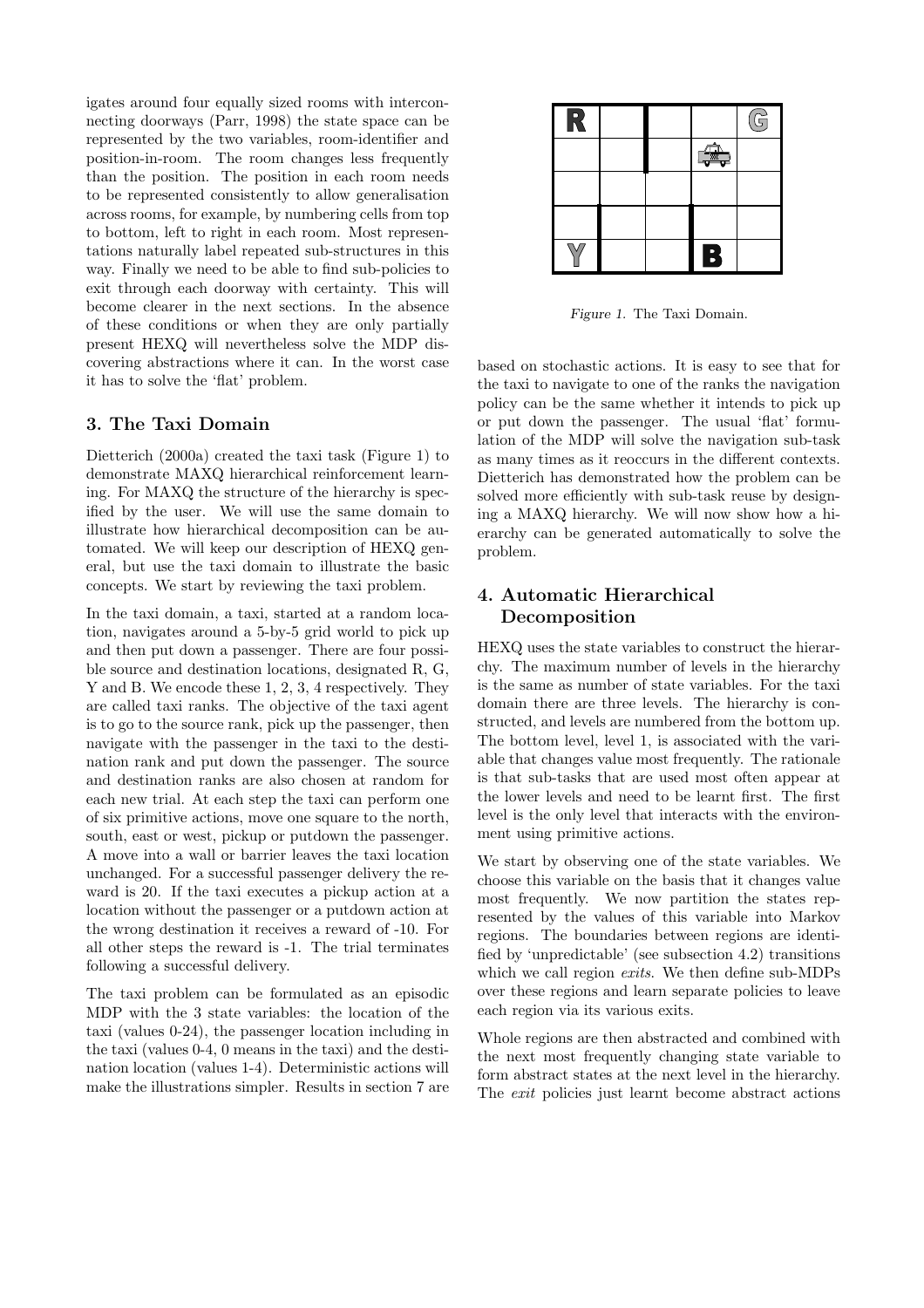Table 1. Frequency of change for taxi domain variables over 2000 random steps.

| Variable           | Frequency | Order |
|--------------------|-----------|-------|
| Passenger location |           |       |
| Taxi location      |           |       |
| Destination        |           |       |

at this next level.

At this stage we have a semi-MDP that has one less variable in the state description and only abstract actions. We now repeat the above process on the reduced problem forming at most one hierarchical level for each state variable. If this abstraction does not reduce the number of Q-values otherwise required we can simply take the cartesian product of the current level state with the next variable and continue the construction of the hierarchy with this combined state. The top level will have one sub-MDP which is solved by recursively calling other sub-MDP policies as its actions. Let us now describe this process in more detail.

#### 4.1 Variable Ordering Heuristic

Just as lines in the inner loop of programs are executed more frequently, variables that change value more frequently are associated with lower levels of the hierarchy. Conversely, variables that change less frequently set the context for the more frequently changing ones. The hierarchy is constructed from the bottom up starting with the variable that changes most frequently.

To order the variables, we allow our agent to explore its environment at random for a set period of time and keep statistics on the frequency of change of each of the state variables. We then sort the variables based on their frequency of change. For the taxi, table 1 shows the frequency and order of each variable following a 2000 random action exploration run.

#### 4.2 Discovering Repeatable Regions

HEXQ starts by projecting the entire state space onto values of the variable that changes most frequently, limiting the state space to these values. Obviously, this makes the agent's perception of the environment highly aliased. Nevertheless, HEXQ now proceeds to attempt to model the state transitions and rewards by exploring the environment, taking random actions. It models the state transitions as a directed graph (DG) in which the vertices are the state values and the edges are the transitions for each primitive action.

Following a set period of exploration in this manner,

transitions that are unpredictable (called exits) are eliminated from the graph.

**Definition 1** An exit is a state-action pair  $(s^e, a)$  signifying that taking action a from state  $s<sup>e</sup>$  causes an unpredictable transition. Transitions are unpredictable when (1) the state transition or reward function is not a stationary probability distribution, or (2) another variable may change value (or the task terminates).

State  $s^e$  in definition 1 is a level e state (see subsection 4.3) and is referred to as an exit state. Action a is primitive for level 1 and abstract for all higher levels. An entry state is the state that is reached following an exit. For the taxi location variable, all states are entries because the taxi agent is restarted at any location at random following the episodic trial exit.

We are left with a DG whose connections represent predictable transitions between values of the first level state variable. For the taxi example the directed graph for the taxi location variable is shown in Figure 2. The transitions labelled exits are not counted as edges. For example, taking action pickup or putdown in state 23 is not predictable because it may change the passenger location variable or reach the goal, respectively. However, we can predict the transitions anywhere else in the environment. State 7, for example, always transitions to state 2 on action north, 12 on south, 8 on east, 7 on west, 7 on pickup and 7 on putdown. We have only drawn one edge to represent multiple transitions between the same states in Figure 2 to avoid cluttering the diagram.



Figure 2. The directed graph of state transitions for the taxi location. Exits are non-predictable state transitions and not counted as edges of the graph.

We will now describe the general procedure to decompose a DG into regions that will meet our purpose for valid hierarchical state abstraction.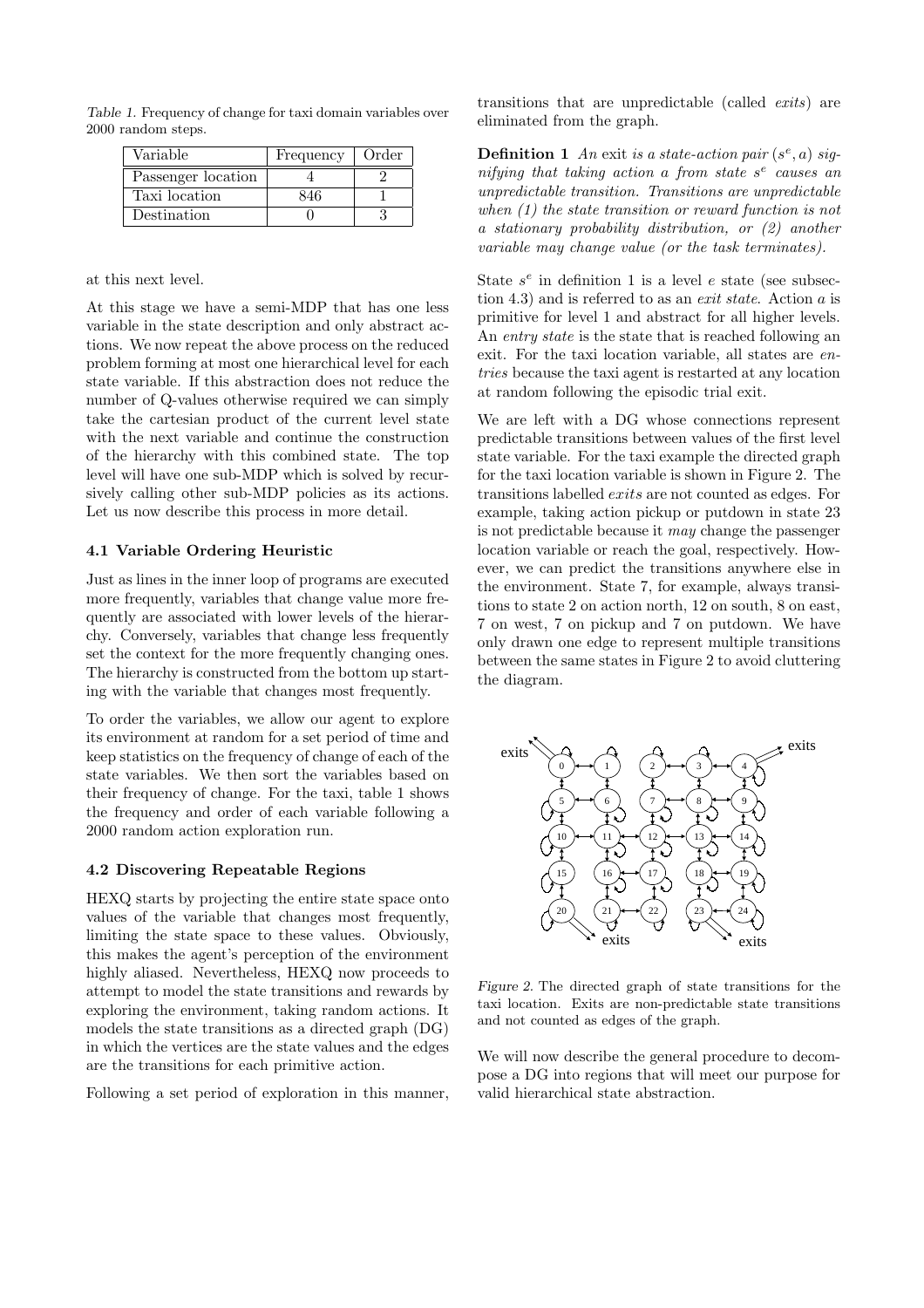First we decompose the DG into strongly connected components (SCCs). An efficient linear time algorithm for this procedure can be found in Cormen et al. (1999). The SCCs, as abstracted nodes, form a directed acyclic graph (DAG). It is possible that there are many connected SCCs in the DAG. Because we only require that when we enter an abstract state we can leave via any exit, we can combine some SCCs to form regions. Whole regions will later be abstracted to form higher level states. Our objective is to maximise the size of these regions so as to minimise the number of abstract states. Following the coalition of SCCs into regions we may still have regions connected by edges from the underlying DAG. We break these by forming additional exits and entries associated with their respective regions and repeat the entire procedure until no additional regions are formed. The regions can be labelled arbitrarily. We use consecutive integers for convenience (see equation 1).

A region, therefore, is a combination of SCCs such that any exit state in a region can be reached from any entry with probability 1. Regions are generally aliased in the environment. All the instances of these generic regions partition the total state space.

Each region has a set of states, actions and predictable (i.e. Markov) transition and reward functions. We can therefore define a MDP over the region with an exit (or sub-goal) as a transition to an absorbing state. The solution to this 'sub-MDP' is a policy over the region that will move the agent out of an exit starting from any entry. We proceed to construct multiple sub-MDPs one for each unique hierarchical exit state  $(s^1, s^2, \dots s^e)$  in each region. Sub-MDP policies in HEXQ are learnt on-line, but a form of hierarchical dynamic programming could be used directly as the sub-task models have already been uncovered.

In the taxi example, the above procedure finds one hierarchical level 1 region as reflected in figure 2. This region has 8 exits. They are:

| $(s^1 = 0, a = pickup),$  | $(s^1 = 0, a = putdown),$    |
|---------------------------|------------------------------|
| $(s^1 = 4, a = pickup),$  | $(s^1 = 4, a = putdown),$    |
| $(s^1 = 20, a = pickup),$ | $(s^1 = 20, a = putdown),$   |
| $(s^1 = 23, a = pickup),$ | $(s^{1} = 23, a = putdown).$ |

As there are 4 hierarchical exit states we create 4 sub-MDPs at level 1 and solve them.

#### 4.3 State and Action Abstraction

We are now in the position to tackle the second level in the hierarchy. The process is similar to the first level in that we will be searching for repeatable regions. Except now the states and actions are based on abstractions from the first level.

We define abstract states at the second level as the cartesian product of the region labels and values of the next state variable in the frequency ordering. A convenient numerical method for generating abstract state values is as follows:

where  
\n
$$
s^{e+1} = |r^e|x^j + r^e
$$
\n
$$
s^{e+1} = \text{abstract state value at level e+1}
$$
\n
$$
|r^e| = \text{number of regions at level e}
$$
\n
$$
x^j = \text{next most frequent state variable value}
$$
\n
$$
r^e = \text{region label from level e}
$$

The abstract actions available in each of these abstract states are the policies leading to region exits at the level below. Abstract actions are similar to composite actions in Dietterich (2000a). The effect of taking an abstract action in state  $s^e$  is to invoke and execute the associated level  $e - 1$  sub-MDP policy.

For the taxi example there is only one region at level 1 which we label 0. When we apply equation (1), the level 2 hierarchy states,  $s^2$ , simply correspond to the values of the passenger location. We therefore generate 5 states at level 2. There are 8 abstract actions which are the policies that lead to the exits listed previously.

It is generally the case that different abstract states have different abstract actions. Also, because abstract actions can take varying primitive time periods to execute, we now have a semi-Markov decision problem. This semi-MDP has one less variable than the original MDP and uses only abstract actions.



Figure 3. State transitions for the passenger location variable at level 2 in the hierarchy. There are 4 exits at level 2.

We repeat the level 1 procedure, finding regions and exits using the abstract states and actions at level 2.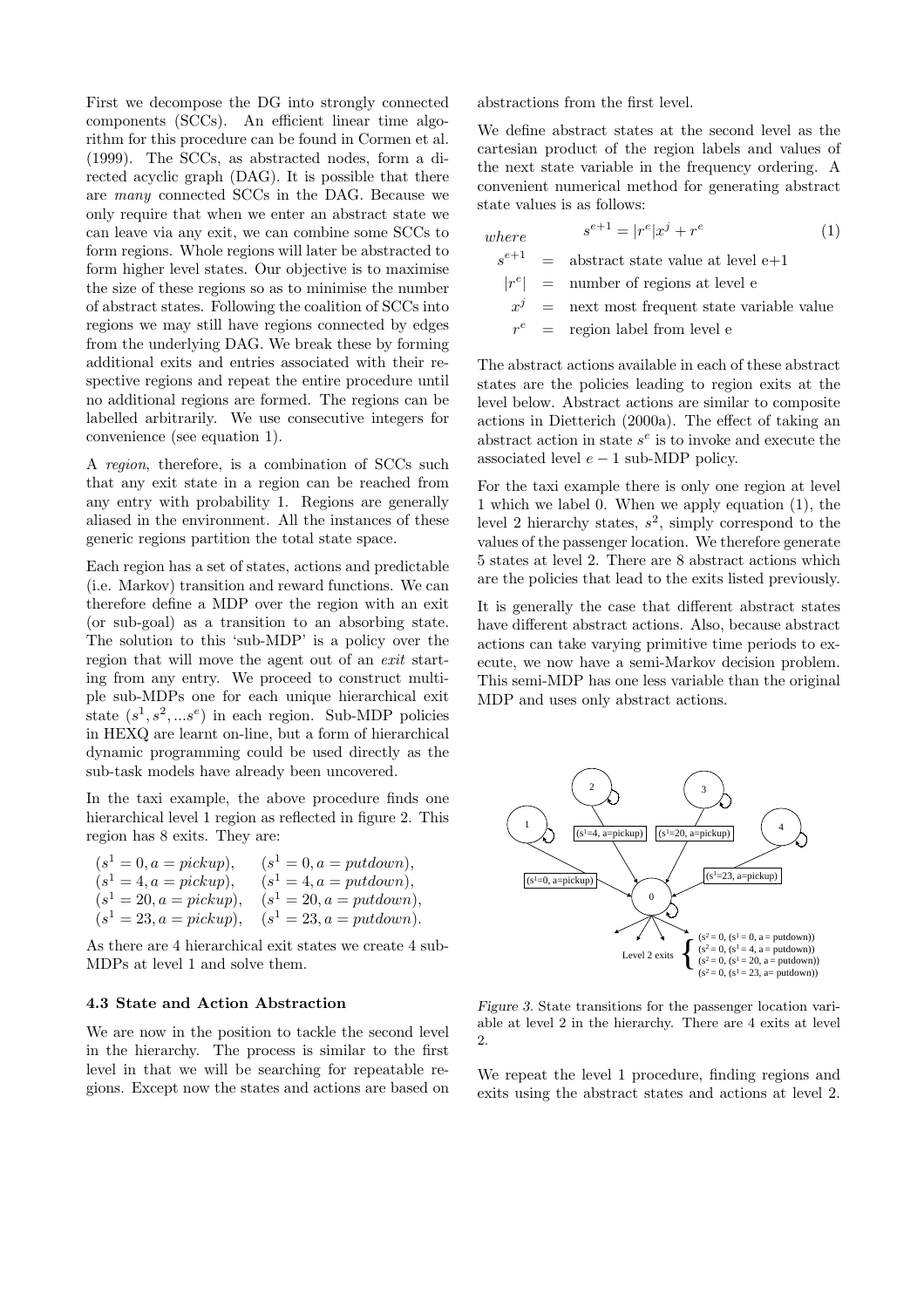For the taxi, the region and exits at level 2 are shown in figure 3. Note that the actions are abstract and labelled using the exit notation from the first level. There are 4 exits at level 2. They are also shown in figure 3. For example, exit  $(s^2 = 0, (s^1 = 23, a =$  $putdown)$  means: with the passenger in the taxi, navigate to location  $s^1 = 23$  and *putdown* the passenger. This is an exit because it may or may not lead to the goal, depending on the destination location. We generate 4 sub-MDPs for level 2 given the 4 unique hierarchial exit states.

In this way we generate one level of hierarchy for each variable in the original MDP. The only change to the predictability criteria is that we only test state variables for change from the ones we have not yet processed. When we reach the last state variable we solve the top level sub-MDP represented by the final abstract states and actions which solves the overall MDP.

$$
(s2=0, (s1=0, a = putdown))
$$
  
\n
$$
(s2=0, (s1=4, a = putdown))
$$
  
\n3  
\n
$$
(s2=0, (s1=20, a = putdown))
$$
  
\n
$$
(s2=0, (s1=23, a = putdown))
$$

Figure 4. The top level sub-MDP for the taxi domain showing the abstract actions leading to the goal.

The top level sub-MDP for variable destination is shown in figure 4. Note the nesting in the description of abstract actions.

To illustrate the execution of a competent taxi agent on the hierarchically decomposed problem, let us assume the taxi is initially located randomly at cell 5, the passenger is on rank 4 and wants to go to rank 3.

In the top level sub-MDP, the taxi agent perceives the passenger destination as 3 and takes abstract action  $(s^2 = 0, (s^1 = 20, a = putdown)).$  This sets the subgoal state at level 2 to  $s^2 = 0$  or in English, pick up the passenger first. At level 2, the taxi agent perceives the passenger location as 4, and therefore executes abstract action  $(s^1 = 23, a = pickup)$ . This abstract action sets the sub-goal state at level 1 to taxi location  $s<sup>1</sup> = 23$ , i.e. rank 4. The level 1 policy is now executed using primitive actions to move the taxi from location  $s^1 = 5$  to the pickup location  $s^1 = 23$  and the pickup action is executed on exit. Level 1 returns control to level 2 where the state has transitioned to  $s^2 = 0$ . Level 2 now completes its instruction and takes abstract action  $(s^1 = 20, a = putdown)$ . This again invokes level 1 primitive actions to move the taxi from location  $s^1 = 23$  to  $s^1 = 20$  and then *putdown* to exit. Control is returned back up the hierarchy and the trial ends with the passenger delivered correctly.

#### 5. Hierarchical Value Function

HEXQ is similar to MAXQ in its approach to hierarchical execution using a decomposed value function, but there are important differences.

The motivation for these new decomposition equations is that they automatically solve the hierarchical credit assignment problem (Dietterich, 2000a) by relegating non-repeatable sub-task rewards further up the hierarchy where they can be 'explained'. The equations also reduce nicely to the usual Q and value functions for 'flat' MDPs if there is only one variable in the state vector.

Definition 2 The recursively optimal hierarchical exit Q-function  $Q_{em}^*(s^e, a)$  at level e in sub-MDP m is the expected value after completing the execution of (abstract) action a starting in (abstract) state  $s^e$  and following the optimal hierarchical policy thereafter.

$$
Q_{em}^*(s^e, a) = \sum_{s'} T_{s^e s'}^a [R_{s^e}^a + V_{em}^*(s')] \tag{2}
$$

where

$$
T_{s^e s'}^a = Pr{s'|s^e, a}
$$
  
\n
$$
R_{s^e}^a = E{primitive reward after a|s^e, a}
$$
  
\n
$$
s' = hierarchical next state = (s^1', ..., s^{e'})
$$

Note that Q includes the expected primitive reward immediately after sub-task exit, but does not include any rewards accumulated while executing the subtasks. The name HEXQ is derived from this function.

The recursively optimal hierarchical value function decomposition is given by:

$$
V_{em}^*(s) = \max_{a} \left[ V_{e-1, m^{e-1}(a)}^*(s) + Q_{em}^*(s^e, a) \right] \tag{3}
$$

where

$$
m^{e-1}(a)
$$
 = subMDP implementing action a

The manner in which regions are formed has ensured that no action will exit a sub-MDP unintentionally.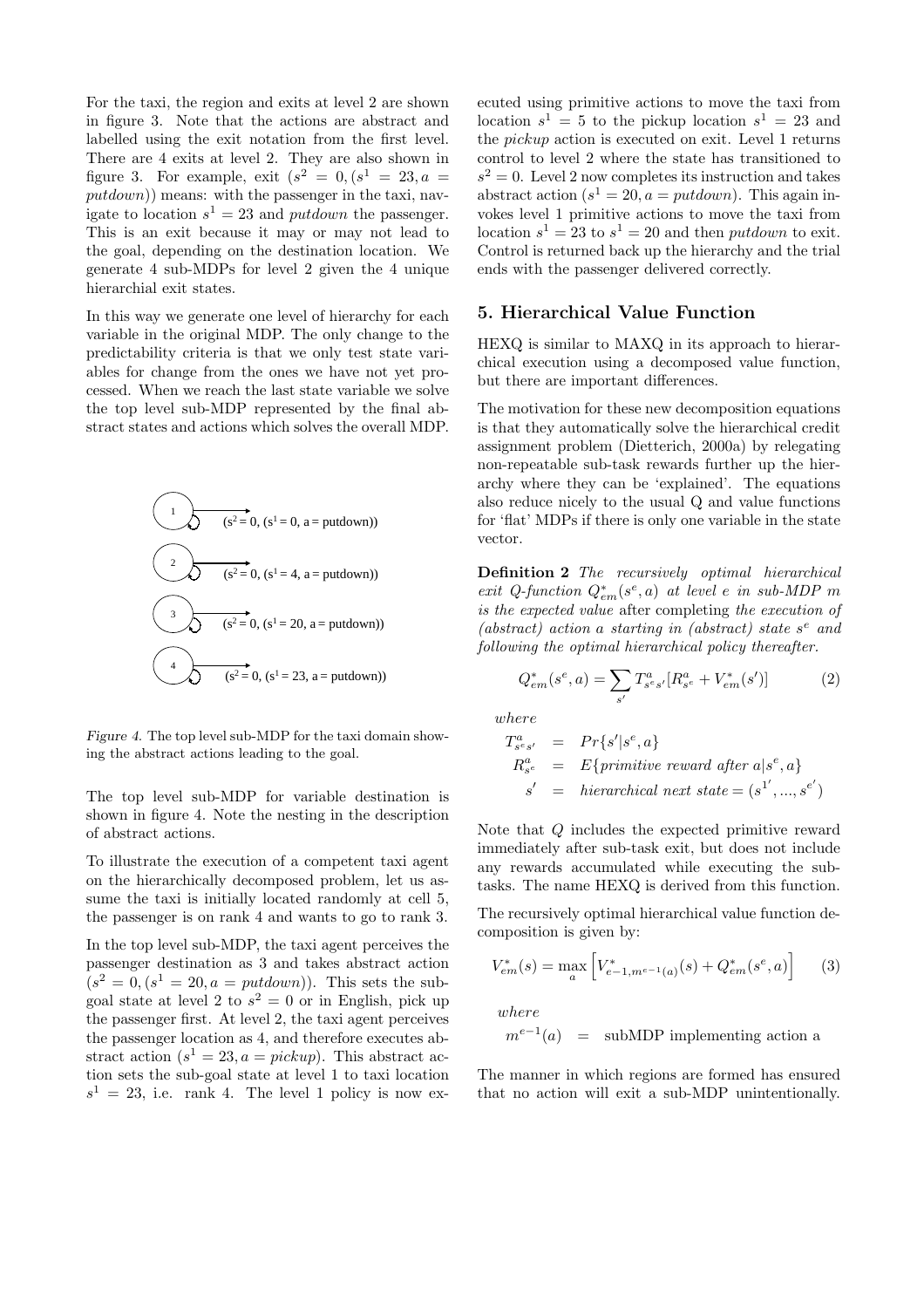For our special case of stochastic shortest path problems we avoid the introduction of the pseudo-reward functions (Dietterich, 2000a). We can therefore update all region sub-policies concurrently using off-policy backups, similarly to all goals updating (Kaelbling, 1993).

### 6. Stochastic Considerations

HEXQ handles stochastic actions and rewards. The aspects that need attention are explained in the following two sections.

#### 6.1 Detecting Non-Markov Transitions

Exits can also occur (see definition 1) when a state transition or reward is not predictable and a higher level state variable does not change value. In the deterministic case it is easy to determine these exits. We only need to find a transition to two different next states or reward values for the same action to trigger an exit condition. In the stochastic case we need to record statistics and test the hypothesis that the reward and state transitions (R and T functions in equation 2) come from different probability distributions in some contexts. In theory it is possible to determine this to any degree of accuracy given that we can test all the individual contexts represented by the higher level variables. In practice this is intractable, because the combinations of higher level variables can grow exponentially.

Instead, we keep the transition statistics over a shorter period of time and compare these to their long term average. The objective is to explicitly test whether the probability distribution is stationary. We use a binomial distribution based on average probabilities to test when a temporally close sample of each transition is outside an upper confidence limit. When this happens we declare an exit. Similarly, to detect reward function non-stationarity we use the Kolmogorov-Smirnov test.

#### 6.2 Hierarchical Greedy Policy

A sub-MDP will stubbornly attempt to exit a region by the exit determined from the level above even though the agent may have slipped closer to another exit that is now more optimal (Hauskrecht et al., 1998). The solution is to re-evaluate the optimum policy at every level after every step. This is only possible after the uninterrupted exit policies have been learnt and is referred to as a hierarchical greedy policy by Dietterich (2000a).

## 7. Results

Figure 5 compares the performance of HEXQ against MAXQ and a 'flat' learner on a stochastic taxi task, with each of the four navigation actions performing as intended 80% of the time and 20% of the time moving the taxi randomly to the left or right of the intended action.



Figure 5. Performance of HEXQ vs a 'Flat' learner and MAXQ for the stochastic taxi.

The graph shows the number of primitive time steps required to complete each successive trial averaged over 100 runs. For all experiments the Q-learning rate was set at 0.25. The initial Q-values were set to 0 and all actions were greedy, except for those during hierarchy construction as described previously. Exploration is implicitly forced by the initial Q-values and the stochastic actions.

HEXQ performance improves in distinct stages as each level of the hierarchy is constructed. After about 41 trials it surpasses the performance of the 'flat' learner. While the 'flat' learner can start to improving performance during the first trial, HEXQ must first order the variables and find exits at the first level before it can improve its performance. HEXQ then learns more rapidly as it transfers sub-task skills. The investment in hierarchy construction 'breaks even' at 220 trials, where the cumulative number of time steps for both the 'flat' learner and HEXQ are equal. With its additional background knowledge MAXQ learns very rapidly. In our version of MAXQ the slower convergence evident is caused by learning the Q-values at all levels simultaneously. Higher level Q-values are initially learnt with inflated costs from the lower level partially learnt policies.

In terms of storage requirements for the value function, a 'flat' learner uses a table of 500 states and 6 actions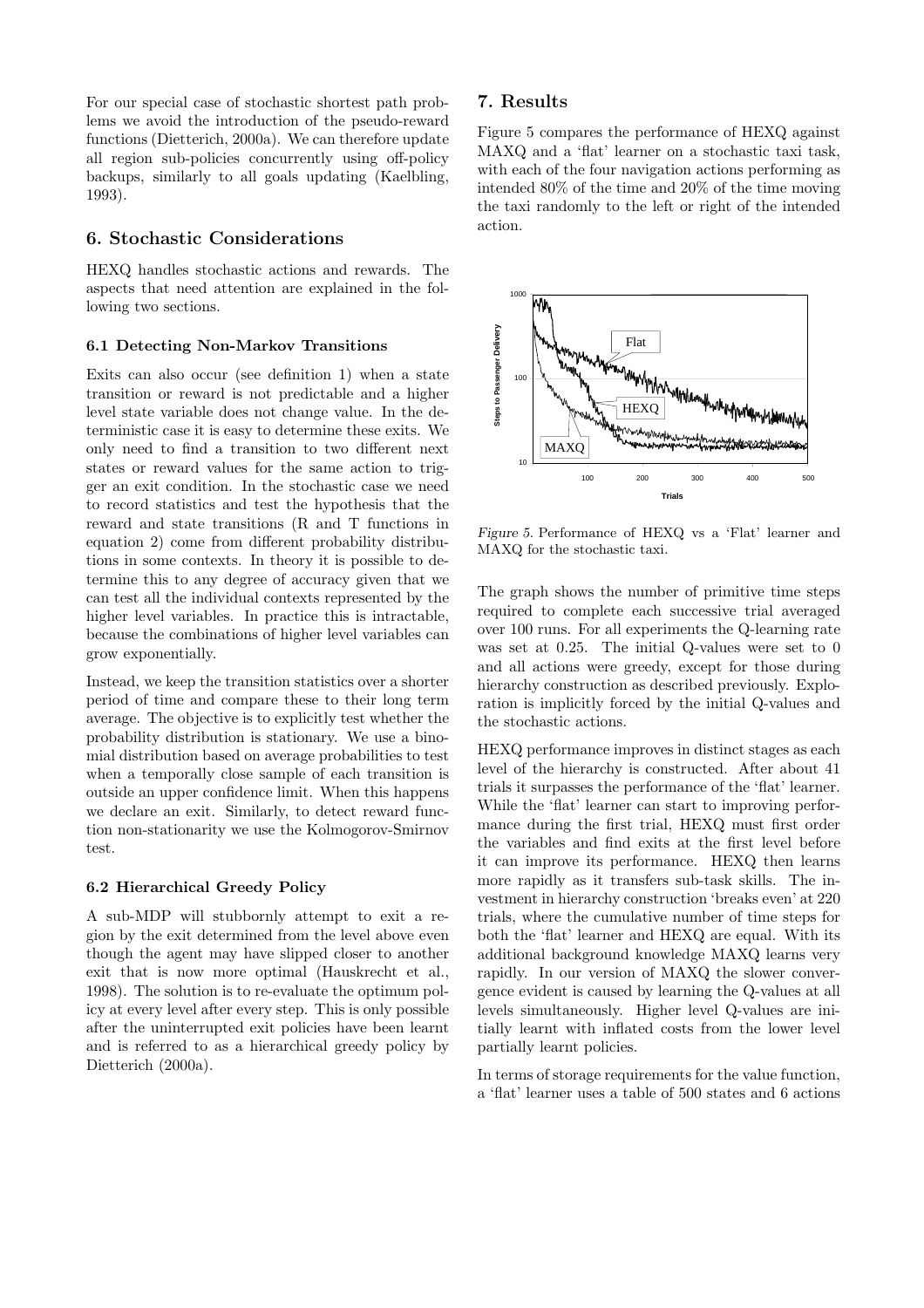$= 3000$  values. HEXQ requires 4 MDPs at level 1 with  $25$  states and  $6$  actions  $= 600$  values. 4 MDPs at level 2 with 5 states and 8 actions = 160 values. 1 MDP at level 3 with 4 states and 4 actions = 16 values. A total of 776 values. MAXQ by comparison requires only 632 values. HEXQ, of course, is not told which actions to apply at different levels and must discover these for itself.

As a second example the performance of HEXQ is compared to a 'flat' learner for a noisy 3 pin Tower of Hanoi puzzle (ToH) with 7 disks. The state variables are the disks. Their values represent the pin positions. Each disk can be moved to another pin but only if no other disk is moved in the process and the disks on each pin remain ordered in size with the smallest on top. Actions are defined by disk and target pin. An example action is move-disk3-to-pin2. There are three such actions per disk, at total of 21. The actions are stochastic in the sense that having picked up a disk there is an 80% probability that an intended legal move will succeed and a 20% probability that the disk will attempt to slip randomly to another pin. For illegal moves the disks remains in situ. The reward is -1 per move. The goal is to move all the disks to pin 3. Disks are randomly (but legally) placed on the pins at the start of each trial. The learners are model-free.



Figure 6. Performance of HEXQ vs a 'Flat' learner for a stochastic Tower of Hanoi puzzle with 7 disks averaged over 10 runs and smoothed.

From figure 6 we see that HEXQ learns the 7 disk ToH in a fraction of number of trials of the 'flat' learner. HEXQ takes about half the number of steps to converge compared to the 'flat' learner. The recursive value function implements a depth first search which becomes expensive with 7 levels. This issue is shared with MAXQ. A reasonable approach is to only evaluate the function to a certain depth. By analogy, in planning a trip from New York to Sydney we do not take into consideration which side of the bed to get out of on our way to the bathroom on the day of departure. In this example we have limited the search to a depth of only 1. This is possible in the ToH because the recursive constraints are such that the values below level 1 cannot change the outcome. The ToH has alternative action representations. Move-fromPin-toPin would require only 6 actions. With this representation  $HEXQ$  can quickly learn the deterministic  $n$  disk ToH in time complexity of  $O(n^2)$  and space complexity of  $O(n)$ . With general stochastic actions this representation fails to decompose because every action for every disk state is an exit.

#### 8. Limitations and Future Work

While HEXQ will not perform any worse than a 'flat' learner, it relies on certain constraints in the problem to allow it to find decompositions. If a subset of the variables can form sub-MDPs and we can find policies to reach their exits with probability 1 then HEXQ can find a decomposition. To find sub-MDPs it is necessary that some variables change on a longer timescale. The requirement to be able to exit with certainty ensures that learnt sub-tasks do not present any uncontrollable surprises to higher level tasks. This means that some benign problems, such as navigating around a multi-room domain with stochastic actions that slip in all directions, will not HEXQ decompose. We leave to future work automatically finding conditions under which the exit-with-certainty constraint can be relaxed.

Problem characteristics may result in the discovery of a large number of exits. For example, if a doorway is modelled with three exit states, indicating that it is possible to exit either left, right or centre, HEXQ will generate and solve 3 sub-MDPs. A designer can choose to combine exits and only generate one sub-MDP. An improvement would be to extend HEXQ to automatically combine exits leading to the same next state. Exit combination heuristics based on general transition properties, such as entering the same next region or having small Q-value differences suggest themselves. Exit combining will make some problems decomposable as a composite exit may now be reached with probability one. We leave to further study the tradeoff between intra-region value improvement and inter-region value deterioration as exits are combined.

The two heuristics employed by HEXQ are (1) variable ordering and (2) finding non-stationary transitions. If the frequency order of variables is changed HEXQ may still be able to partially decompose the MDP, but in